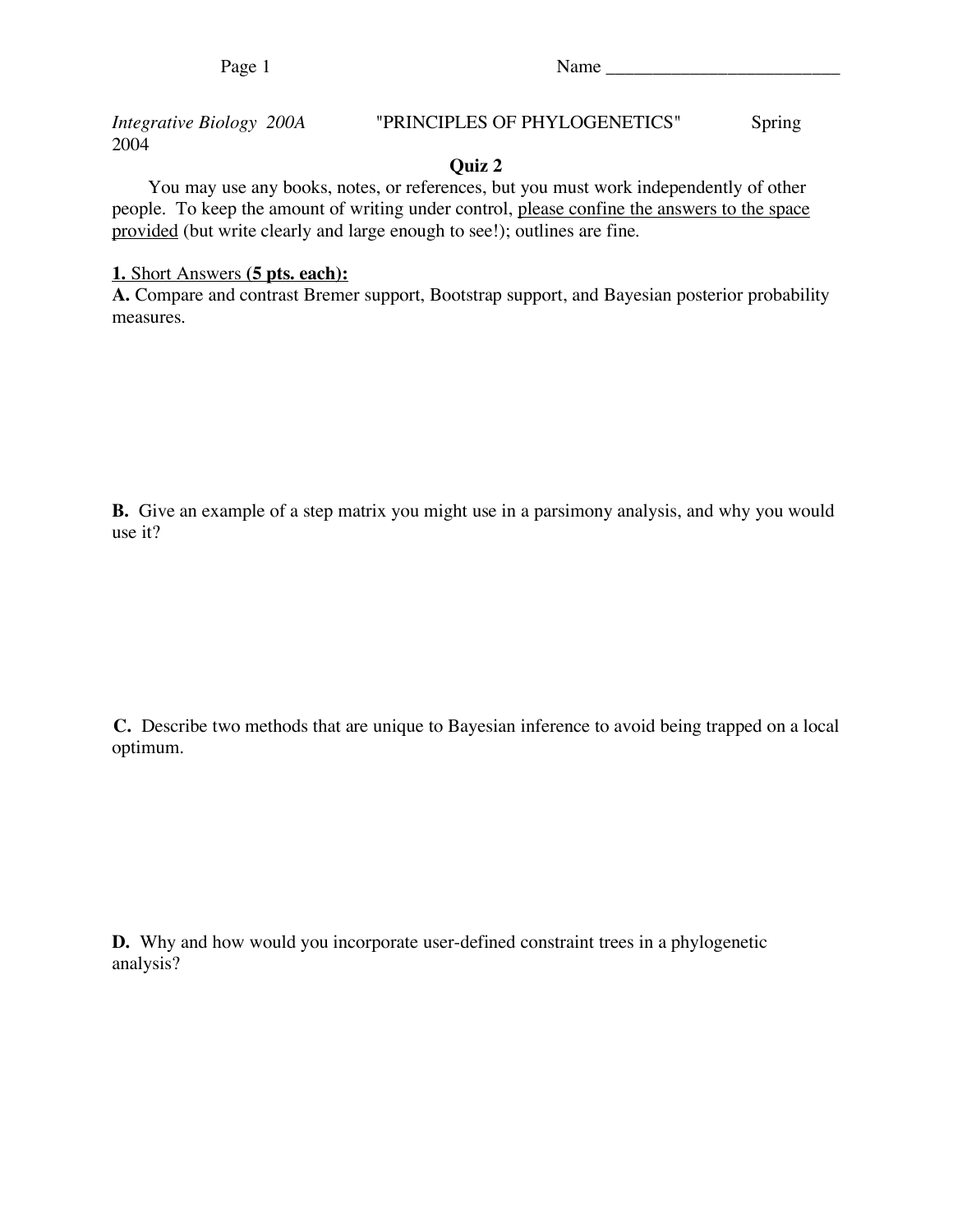**E.** Explain the difference between ACCTRAN and DELTRAN optimizations. Contrast them in terms of two biological processes. Why is it important to consider how characters are optimized?

**F.** Why is the gamma distribution used to model among-site rate variation among nucleotides?

**G.** What are the pros and cons of selecting a single tree from a set of equally optimal trees? Why or why not do so?

**H.** In regard to treating widespread taxa and redundant areas in biogeographic analysis, how do the standard assumption (Assum. 0,1,2) of component analysis differ?

**I.** What is Maddison's Test? When might you want to use it in an analysis?

**J.** Describe the use of the likelhood ratio test as it applies to model selection.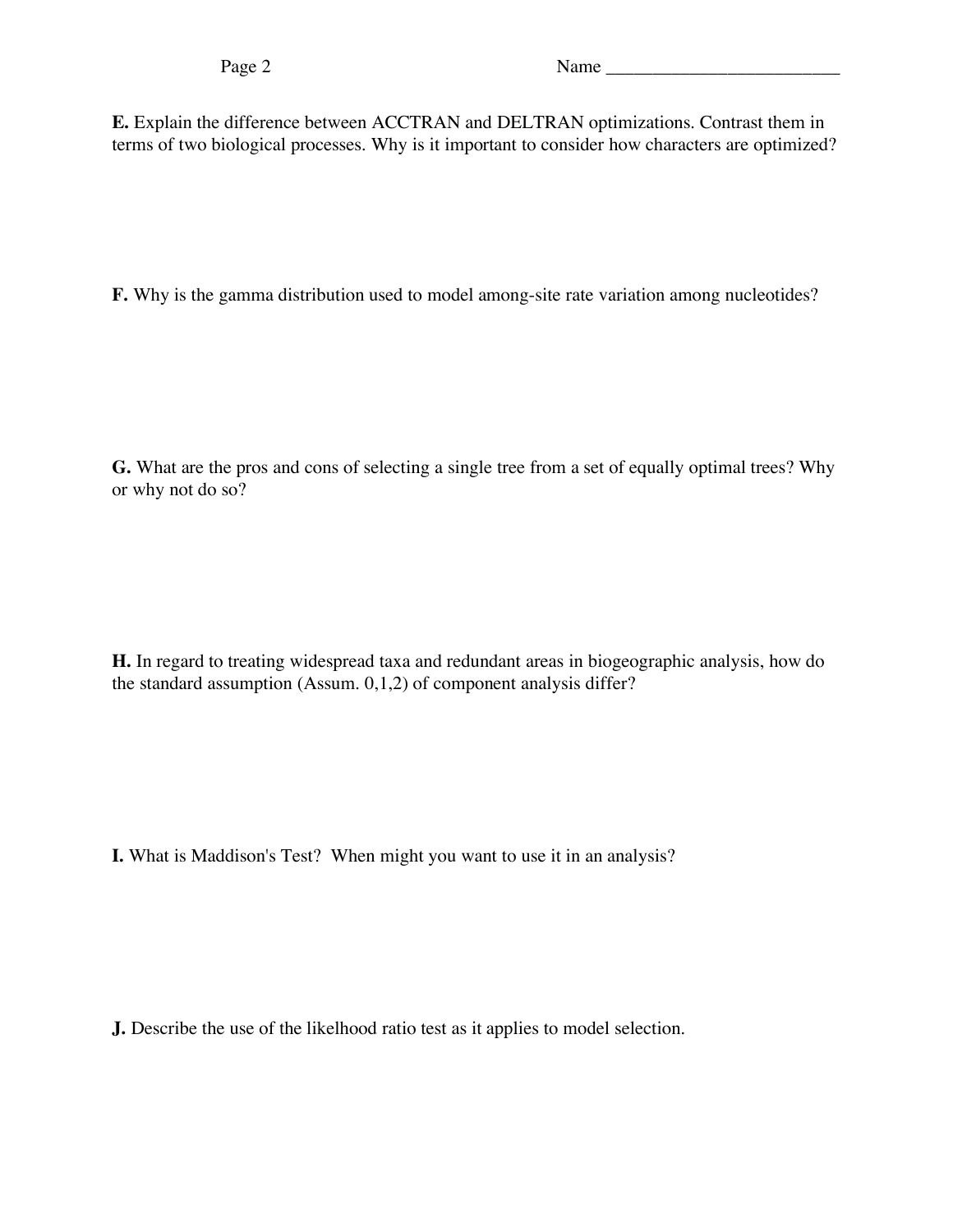**2. (10 pts.)** Define three alternative species definitions from the literature and explain how they compare to your own preferred definition of a species (continue on next page)

**3. (10 pts.)** How might the use of paraphyletic groups effect an analysis of taxon diversity through time? How would you better assess comparisons of diversity through time?

**4. (10 pts.)** What is significance and/or meaning of dispersal events in vicariance biogeography?